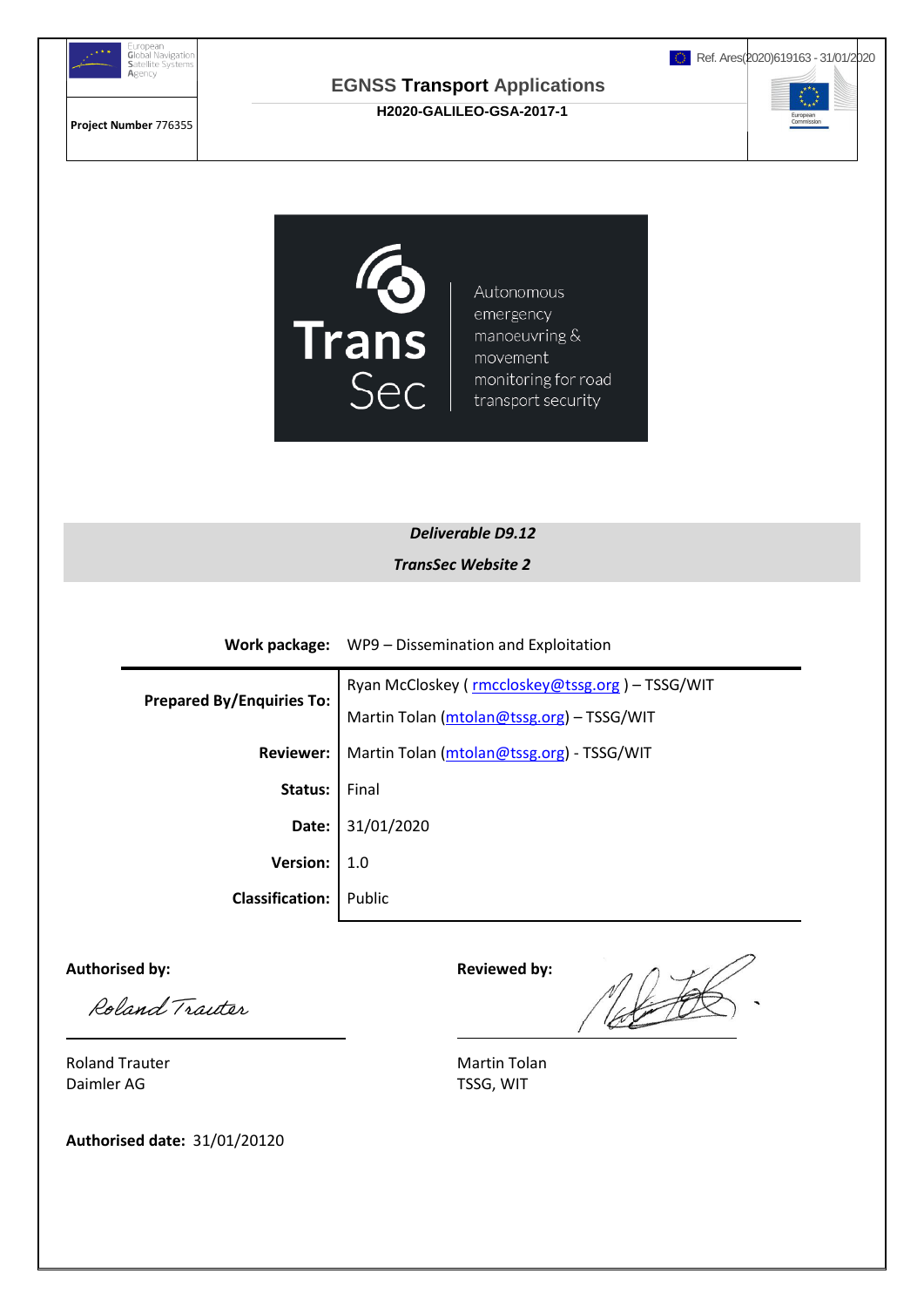# **Table of Contents**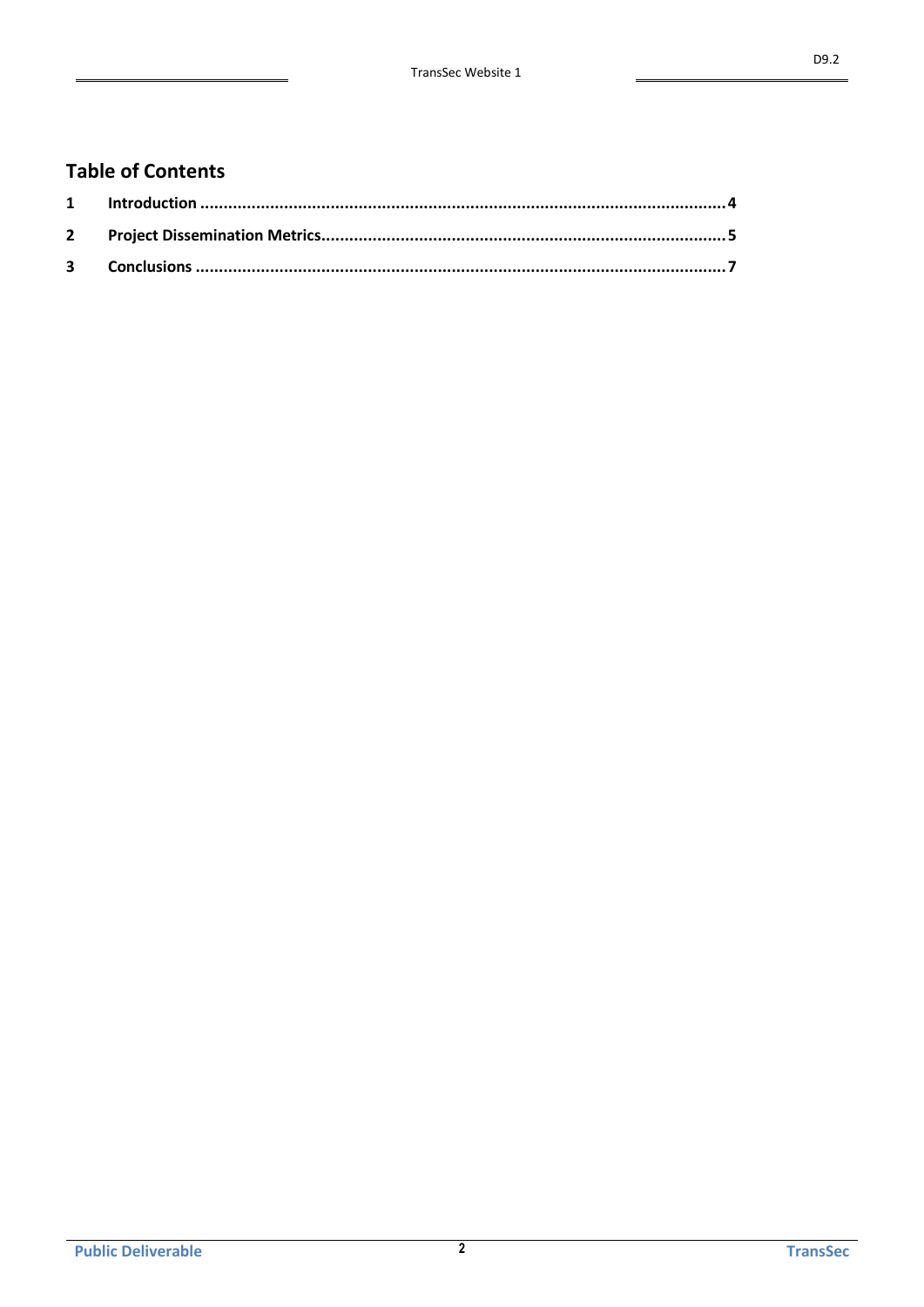

# **TABLE OF FIGURES**

## **TABLES**

|--|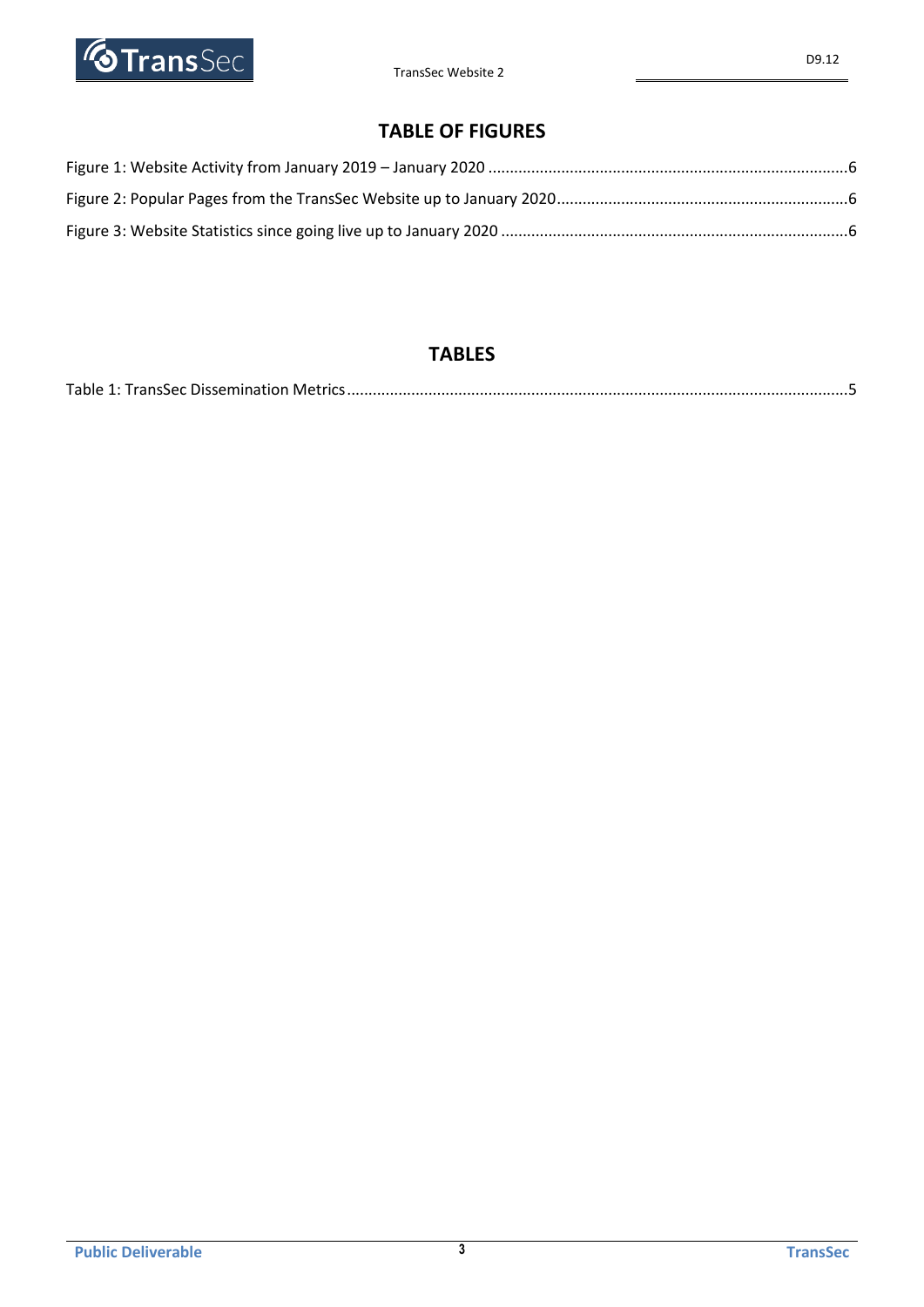#### <span id="page-3-0"></span>**1 Introduction**

The purpose of this deliverable is to act as a companion document to the TransSec website, [http://www.transsec.eu/,](http://www.transsec.eu/) and provide a brief update regarding the accumulated metrics achieved to date by dissemination via the projects' channels which are being leveraged for the communication of the project's message with the intension of increasing the reach of the project to a larger audience.

As a following on from the previous deliverable (D9.2 submitted in month 8) the website have been completed implemented with all of the features and design strategy and components as laid out in that deliverable. As regular updates are required for the website the entire website has been built on WordPress. This enables the simple and effective means of pushing updates to the website without having to redesign the pages or resort to host controlled updates.

As expected a lot of the web site components will remain static except for the following items:

• News, Blogs & Events:

Relates to any events or situations where the TransSec project participates, presents or is the subject of the event. Provides a mix of content that captures the entire situation and provides the reader with consumable relevant information that furthers the TransSec message.

Public Deliverables:

As deliverables are submitted by the project only those that are for public consumption are made freely available via the website. This provide a one stop, easy to find location where all of the projects public information can be consumed.

Papers and Articles:

TransSec has authored several papers and articles since the beginning of the project, these resources can all be found at this location.

Presentations, Press Releases & Events:

Since the project kick off in February 2018 TransSec has participated and presented at several high value events across to globe. This portion of the website is designed to capture all of these events and make the relevant information for these interactions available.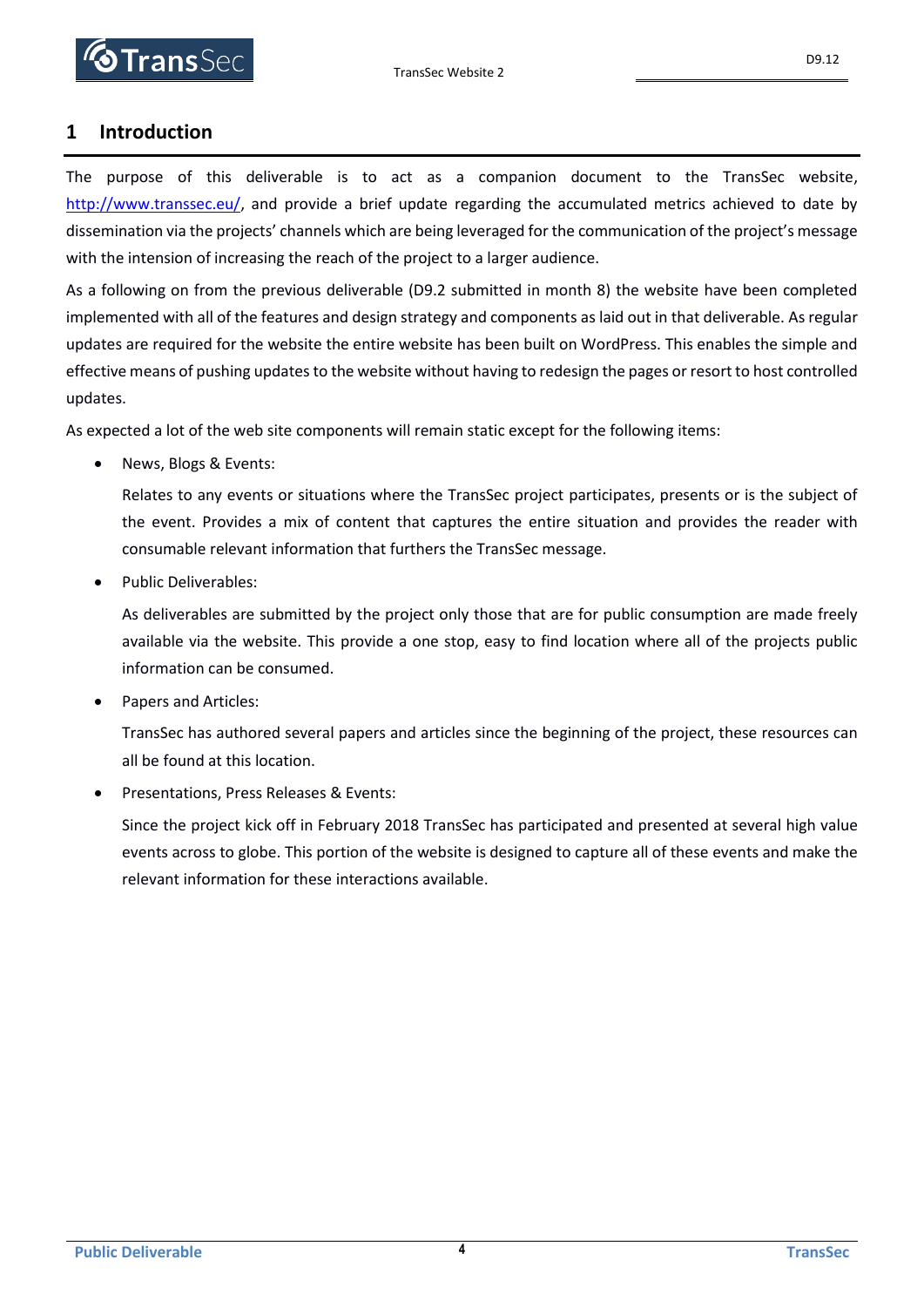### <span id="page-4-0"></span>**2 Project Dissemination Metrics**

The success of the project's dissemination efforts can be measured using several methods; the number of publications originating from the project (papers and articles), number of conferences where TransSec is presented and the reach of the various project portals including the website and the social media channels. In [Table 1](#page-4-1) we provide an overview of some of the metrics used to determine the dissemination success of the project and these metrics will be updated as the timeline for the project progresses.

| <b>Channel</b>                             | Reach                   |  |
|--------------------------------------------|-------------------------|--|
| <b>Website Posts</b>                       | 18                      |  |
| <b>Website Visitors</b>                    | 34,297                  |  |
| <b>Website Visits</b>                      | 194,897                 |  |
| <b>Twitter Posts</b>                       | 140                     |  |
| <b>Twitter Followers</b>                   | 75                      |  |
| <b>Facebook Posts</b>                      | 14                      |  |
| <b>LinkedIn Posts</b>                      | 14                      |  |
| <b>Press Releases</b>                      | $\mathbf{1}$            |  |
| <b>Press Release - Print Media</b>         | $\overline{\mathbf{3}}$ |  |
| <b>Press Release - Online Publications</b> | 18                      |  |
| <b>Press Release - Radio Interviews</b>    | $\overline{\mathbf{3}}$ |  |
| <b>Publications</b>                        | 5                       |  |
| <b>Papers</b>                              | $\overline{7}$          |  |

<span id="page-4-1"></span>**Table 1: TransSec Dissemination Metrics**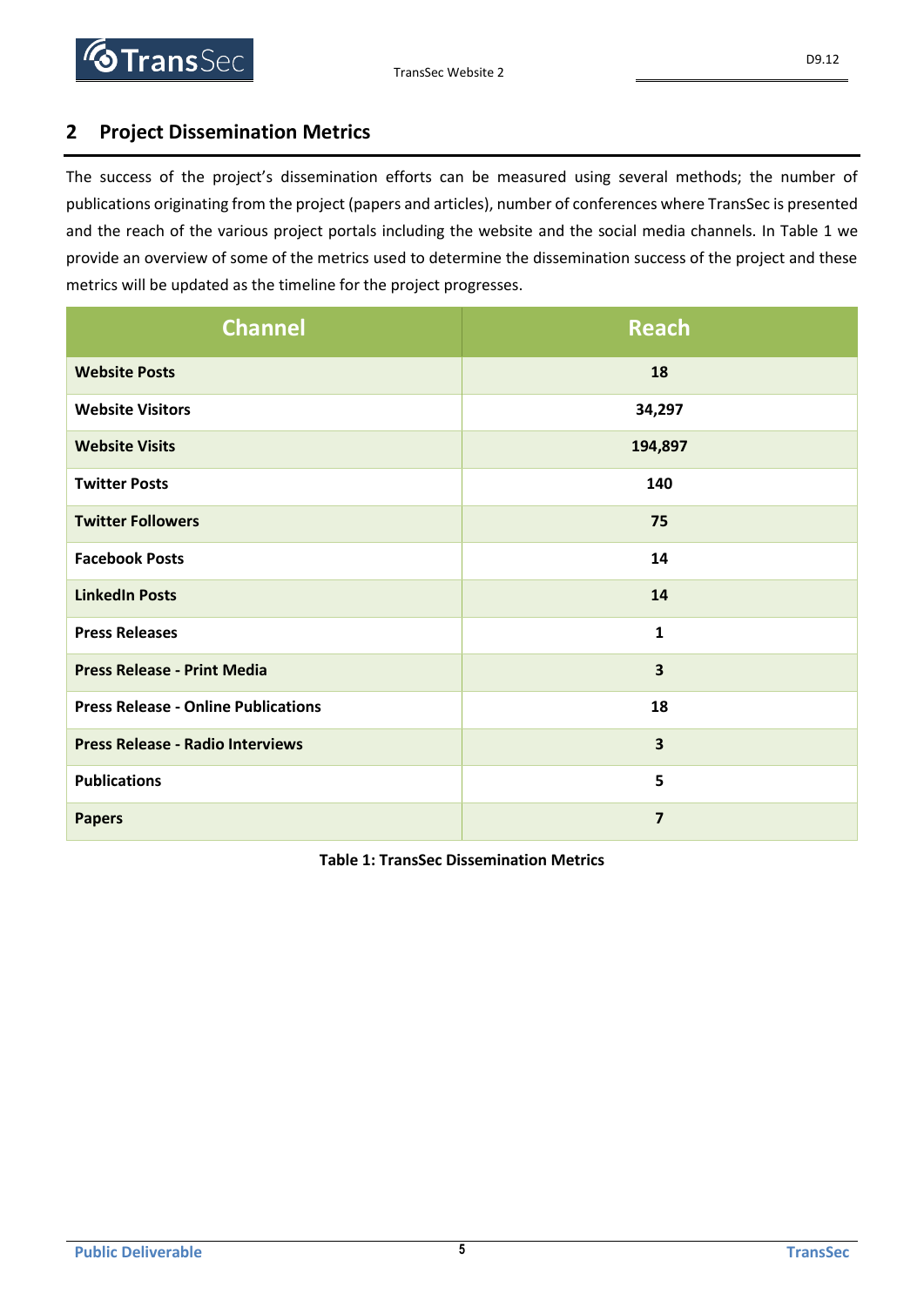

When considering the impact of the project website, it is clear that there is interest around the project and this will also be tracked throughout the timeline for the project.





<span id="page-5-0"></span>

| <b>Top 10 Pages</b>     |                                              |                                                         | 啓<br>$\mathbf{\Theta}$ |
|-------------------------|----------------------------------------------|---------------------------------------------------------|------------------------|
| ID                      | <b>Title</b>                                 | Link                                                    | <b>Visits</b>          |
|                         | Home Page                                    |                                                         | 32,853                 |
| 2                       | <b>TSSG</b>                                  | /partners/tssg/                                         | 4,486                  |
| $\overline{\mathbf{3}}$ | University of Stuttgart                      | /partners/university-of-stuttgart/                      | 1,078                  |
| $\overline{4}$          | Vehicle-to-Vehicle (V2V) Communications Demo | /2019/01/31/vehicle-to-vehicle-v2v-communications-demo/ | 993                    |
| 5                       | About Us                                     | /about-us/                                              | 909                    |
| 6                       | Vicomtech                                    | /partners/vicomtech/                                    | 871                    |
| $\overline{7}$          | Daimler AG                                   | /partners/daimler-ag/                                   | 834                    |
| 8                       | Contact Us                                   | /contact-us/                                            | 798                    |
| 9                       | Home                                         | /index.php                                              | 751                    |
| 10                      | <b>Public Deliverables</b>                   | /public-deliverables/                                   | 667                    |

<span id="page-5-1"></span>**Figure 2: Popular Pages from the TransSec Website up to January 2020**

| <b>Summary</b>       |                 |                |
|----------------------|-----------------|----------------|
| <b>Online Users:</b> | 1               |                |
|                      | <b>Visitors</b> | <b>Visits</b>  |
| Today:               | 70              | 123            |
| Yesterday:           | 74              | 454            |
| Last 7 Days:         | 500             | 1,445          |
| Last 30 Days:        | 1,821           | 7,718          |
| Last 365 Days:       | 20,006          | 111,064        |
| Total:               |                 | 34,297 194,883 |

<span id="page-5-2"></span>